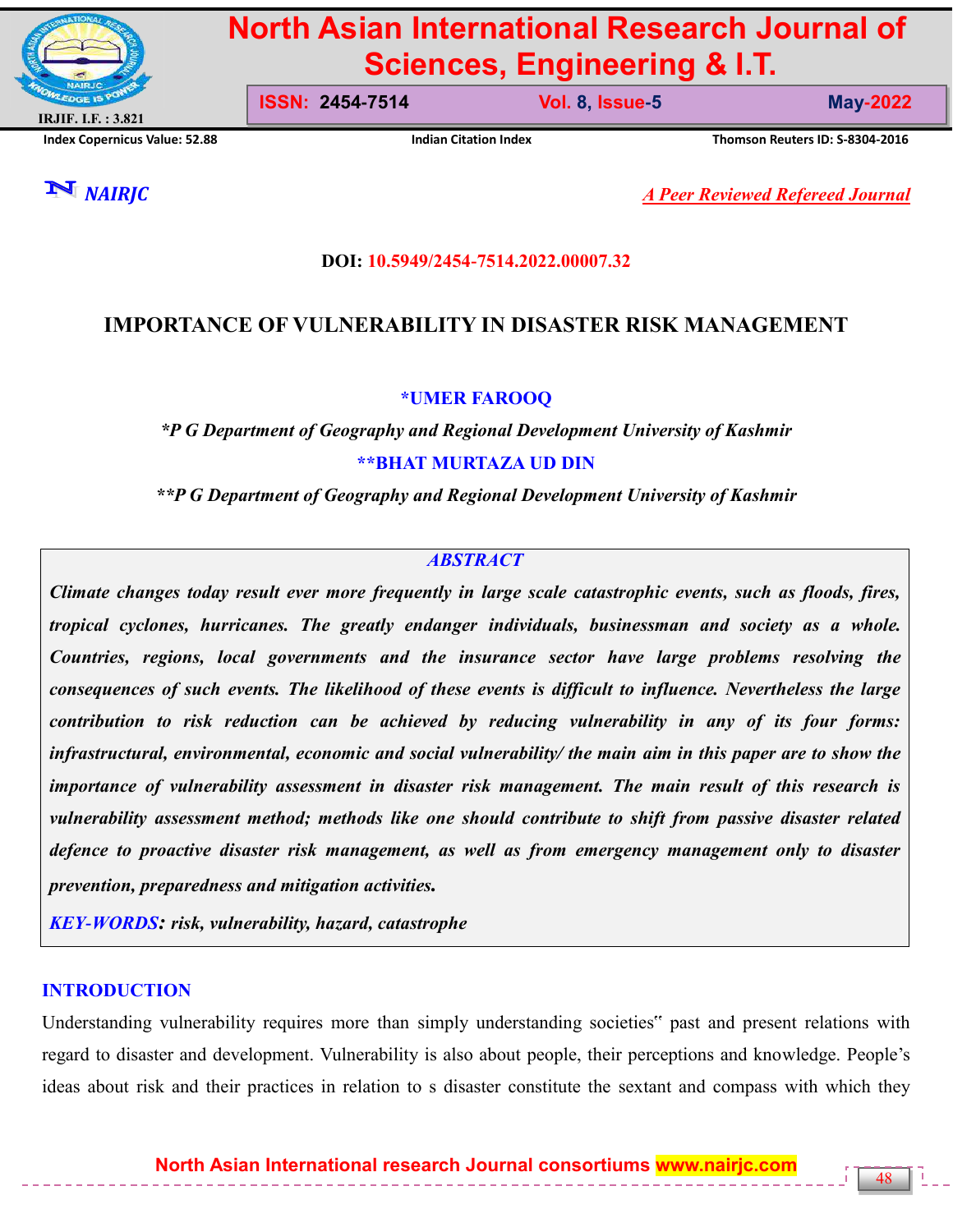measure and chart the landscape of vulnerability (Hilhorst and Bankoff, 2006: 4). The International Strategy for Disaster Reduction (UN/ISDR: 2004) defines vulnerability as "the conditions determined by physical, social, economic and environmental factors or processes, which increase the susceptibility of a community to the impact of hazards. Whereas in contrast of ISDR, the United National Development Programme (UNDP) defines vulnerability as "a human condition or process resulting from physical, social, economic and environmental factors, which determine the likelihood and scale of damage from the impact of a given hazard (UNDP 2004:11). Vulnerability may be defined as an internal risk factor of the subject or system that is exposed to a hazard and corresponds to its intrinsic predisposition to be affected, or to be susceptible to damage. In other words, vulnerability represents the physical, economic, political or social susceptibility or predisposition of a community to damage in the case of a destabilizing phenomenon of natural or anthropogenic origin (Cardona 2006: 37). It is fundamentally a political ecological concept which focuses on the relationship that people have with their environment as well as s close attention to the political economic forces characteristic of the society in which they live that shape and condition that relationship. At least from the perspective of hazards and disasters, vulnerability is the conceptual nexus that links the relationship that people have with their environment to social forces and institutions and the cultural values that sustain or contest them. Thus, combining elements of environment, society and culture in various proportions, the concept of vulnerability provides a theoretical; framework that encompasses the multidimensionality of disasters (Blaikie et al. 1994; Comfort et al. 1999; Cutter 1996; Hewitt 1983b). At the same time Cannon is also of the opinion that vulnerability is a characteristic of individuals and groups of people who inhabit a given natural, social and economic space, within which they are differentiated according to their varying position in society into more or less vulnerable individuals and groups. It is complex characteristic produced by a combination of factors derived especially (but not entirely) from class, gender and ethnicity (1994:19). Whereas in the Hazards-of-Place Model of Vulnerability as shown in fig. 1 of Cutter et al. (2003) vulnerability is identified as a combination of risk of hazardous events both from the context of biophysical as well as social vulnerability.

## **VULNERABILITY**

The characteristics determined by physical, social, economic and environmental factors or processes which increase the susceptibility of an individual, a community, assets or systems to the impacts of hazards.

Vulnerability is one of the defining components of disaster risk.

 $Risk =$  Hazard x Expose x Vulnerability

# **North Asian International research Journal consortiums www.nairjc.com**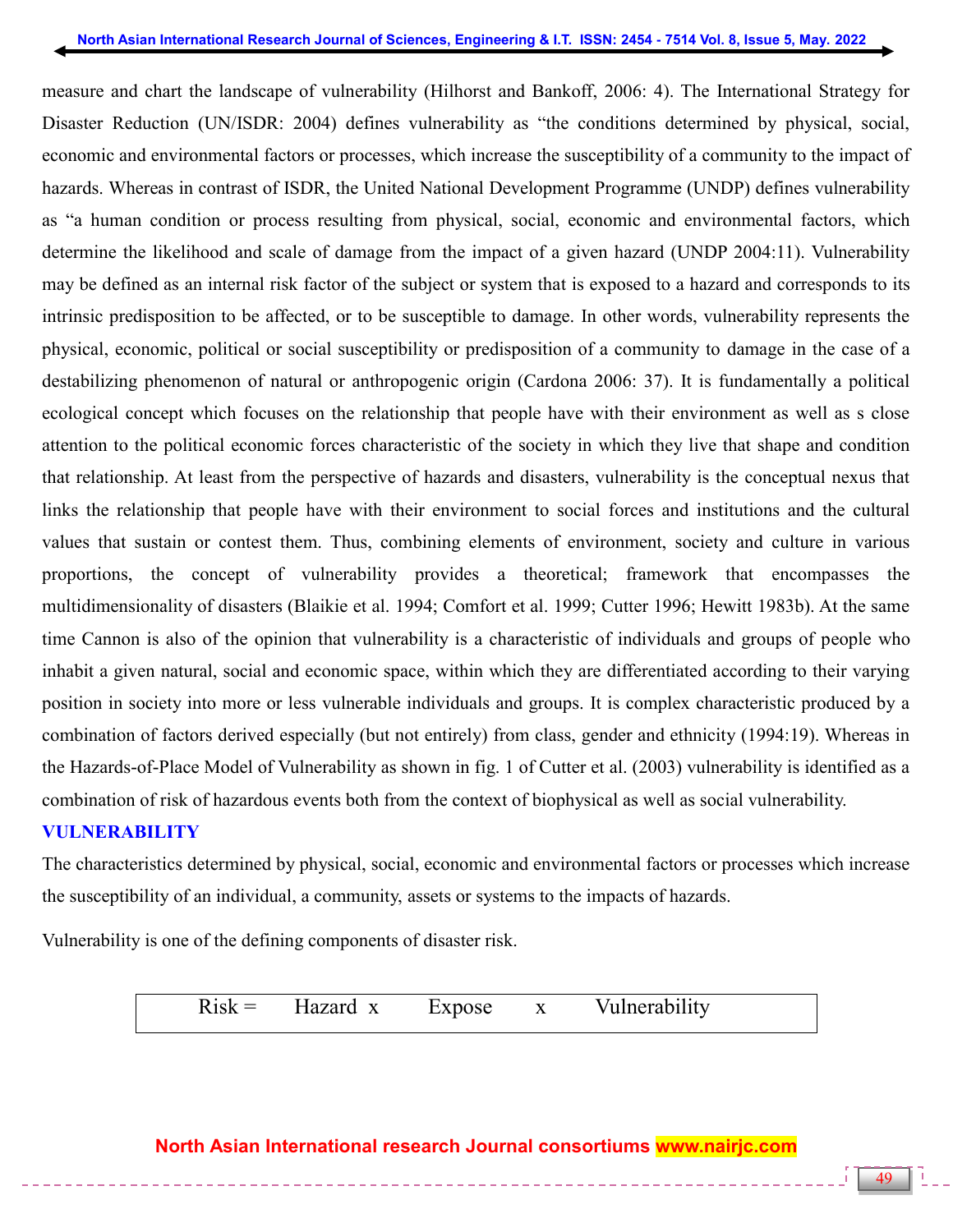## **WHAT MAKES PEOPLE VULNERABLE?**

**Vulnerability is the human dimension of disasters** and is the result of the range of economic, social, cultural, institutional, political and psychological factors that shape people's lives and the environment that they live in.

Vulnerability can be a challenging concept to understand because it tends to mean different things to different people and because it is often described using a variety of terms including 'predisposition', 'fragility', 'weakness', 'deficiency' or 'lack of capacity'.

Some definitions of vulnerability have included exposure in addition to susceptibility to harm. However, it is now understood that exposure is separate to the 'susceptibility' element of vulnerability since it is possible to be exposed, whilst at the same time not susceptible to natural hazards.

Despite some divergence over the meaning of vulnerability, most experts agree that understanding vulnerability requires more than analysing the direct impacts of a hazard. Vulnerability also concerns the wider environmental and social conditions that limit people and communities to cope with the impact of hazard.

Vulnerability is complex. Vulnerability is not simply about poverty, but **extensive research over the past 30 years has revealed that it is generally the poor who tend to suffer worst from disasters**. Poverty is both a driver and consequence of disaster risk (particularly in countries with weak risk governance) because economic pressures force people to live in unsafe locations (*see exposure*) and conditions. Poverty and the other multi-dimensional factors and drivers that create vulnerability mean that susceptibility to the impacts of hazards is often, but not always, associated with certain groups, including women, children, the elderly, the disabled, migrants and displaced populations, amongst others.<sup>1</sup>

## **TYPES OF VULNERABILITIES IN DISASTER MANAGEMENT**

A set of prevailing conditions which adversely affect the community's ability to prevent, mitigate, prepare for or respond to a hazard. Absence of coping strategies is also a part of vulnerability and has to be considered in vulnerability assessment e.g. living in hazard prone locations like near to a sea or river, above the fault lines, at the base of a mountain etc.

 $\overline{a}$ 

<sup>&</sup>lt;sup>1</sup> https://www.preventionweb.net/understanding-disaster-risk/component-risk/vulnerability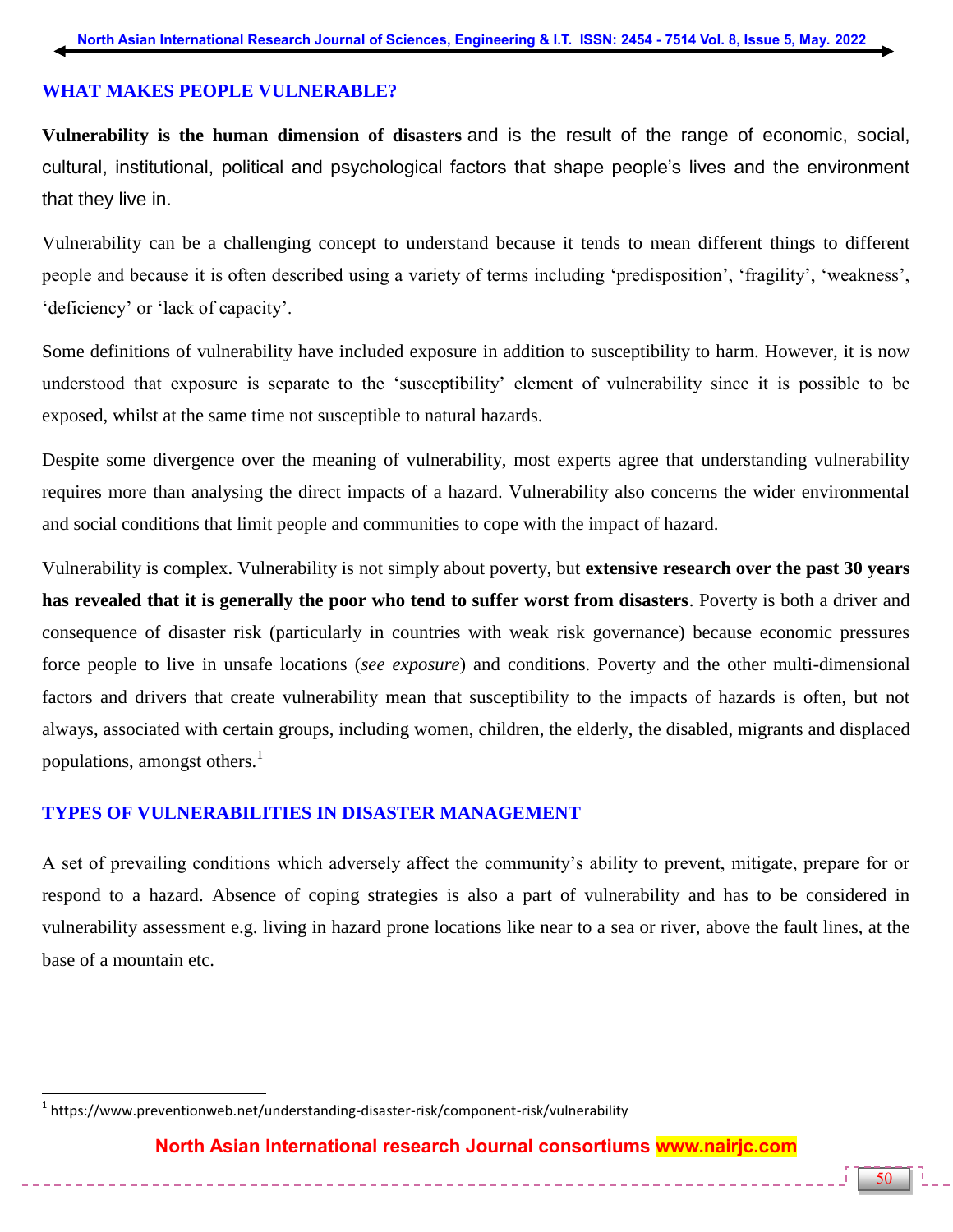#### *Physical Vulnerability*

The physical vulnerability of an area also depends on its geographic proximity to the source and origin of the disasters e.g. if an area lies near the coast lines, fault lines, unstable hills etc. it makes the area more vulnerable to disasters as compared to an area that is far away from the origin of the disaster. Physical vulnerability includes the *difficulty in access* to water resources, means of communications, hospitals, police stations, fire brigades, roads, bridges and exits of a building or/an area, in case of disasters. Furthermore, the lack of proper planning and implementation in *construction of residential and commercial buildings* results in buildings that is weaker and vulnerable in earthquakes, floods, landslides and other hazards.

#### *Economic Vulnerability*

Economic vulnerability of a community can be assessed by determining how varied its sources of income are, the ease of access and control over means of production (e.g. farmland, livestock, irrigation, capital etc.), adequacy of economic fall back mechanisms and the availability of natural resources in the area.

#### *Social Vulnerability*

A socially vulnerable community has weak *family structures*, *lack of leadership* for decision making and conflict resolution, *unequal participation* in decision making, *weak or no community organizations*, and the one in which people are *discriminated* on racial, ethnic, linguistic or religious basis. Other social factors such as *culture*, *tradition*, *religion*, *local norms and values*, *economic standard*, and *political accountability* also play a vital role determining the social vulnerability of a community.

Social vulnerability to natural phenomena is greatest among the poorest people in developing countries owing to a lack of information and resources with which to take the appropriate measures. Within this group, children, women and the elderly are considered to be the most vulnerable. To reduce social vulnerability, all of the above factors must be addressed but this requires knowledge and understanding of the local conditions, which can – in most cases – only be provided by local actors.<sup>2</sup>

#### *Attitudinal Vulnerability*

A community which has negative attitude towards change and lacks initiative in life resultantly become more and more dependent on external support. They cannot act independently. Their sources of livelihood do not have variety, lacks entrepreneurship and do not possess the concept of collectivism. This brings about disunity and

## **North Asian International research Journal consortiums www.nairjc.com**

\_\_\_\_\_\_\_\_\_\_\_\_\_\_\_\_\_\_\_\_\_\_\_\_\_\_\_\_\_

 2 https://career101.in/disaster-vulnerability-types-of-vulnerability-in-disaster-management/4759/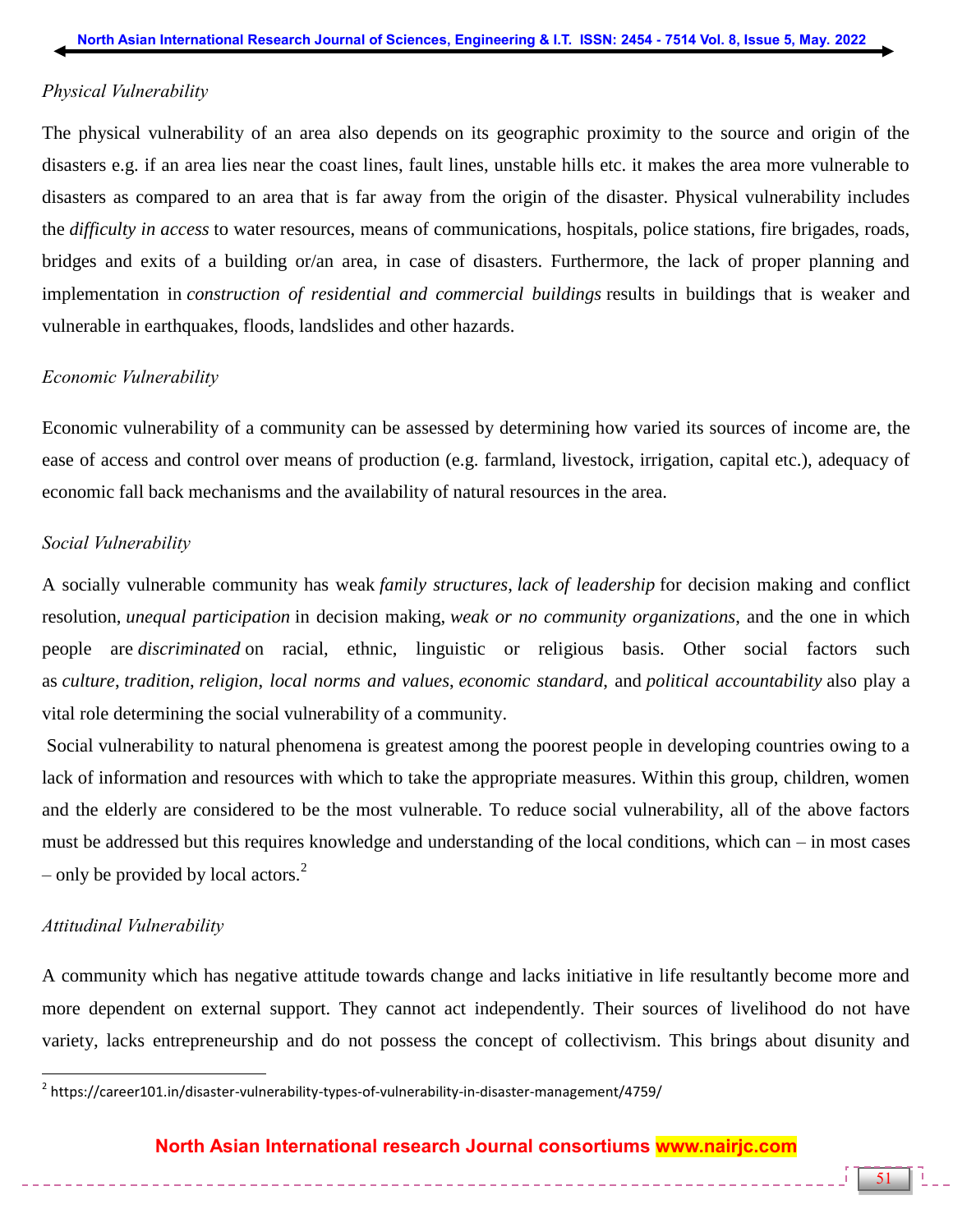individualism in the society. Thus, they become victims of conflicts, hopelessness and pessimism which reduces their capacity of coping with a disaster. $3$ 

## **Vulnerability is an Essential Element for Defining Disaster Impacts and its Threat to People.**

Vulnerability is defined as the extent to which a community, place, structure or organization are in exposure to the threat. There are many different factors that determine vulnerability. A degree of vulnerability determines the impact of the disaster. So, the disaster event activities occur when the vulnerabilities and hazards meet. Hazards can also be called 'Trigger Events'. When one hazard meets with a vulnerable community a disaster is likely to occur. E.g. Poverty will have people build houses with weaker materials and in more dangerous areas.

Vulnerability describes the characteristics and circumstances of a community, system or asset that make it susceptible to the damaging effects of a hazard. Here, susceptibility is the fact of being exposed. One can be susceptible but not vulnerable, e.g. a landslide is threatening a house but the owners have built a wall to protect it. The holistic approach to risk and vulnerability assessment insists that the methodology of vulnerability should consider multi-disciplinary and inclusive indicators. Therefore, the vulnerability can be assessed through the various factors like (a) Exposure and physical susceptibility, (b) Social and economic fragilities, (c) Lack of resilience or ability to cope and recovering etc.<sup>4</sup>

Resilience is the capacity to adapt and recover. E.g. the owners of the house threatened by the landslide have a second house in town. One might be susceptible but when the resilience is high, one is not vulnerable. Therefore, capacity and vulnerability are opposite facets of the same coin. The more capacity one has, the less vulnerable one is, and vice versa.

## Characterization of Disaster Vulnerability

## Scientific Method-

 $\overline{a}$ 

This method is used to determine the various indicators to mitigate or reduce the disaster event activities. It is done through the considerations of various theories, research, and methodologies that help in understanding the impact of the vulnerability in a particular area.

## **Geographical Information Systems (GIS) and CEM**

GIS is a powerful tool that should be used in every phase of Comprehensive Emergency Management (CEM) as it can dramatically improve the efficiency of CEM activities. Comprehensive Emergency Management (CEM) is an emergency management cycle for disaster event activities. CEM is a system of applying science and technology to

## **North Asian International research Journal consortiums www.nairjc.com**

<sup>3</sup> http://www.mnestudies.com/disaster-management/vulnerability-types

<sup>4</sup> https://research-paper.essayempire.com/examples/social-science/vulnerability-research-paper/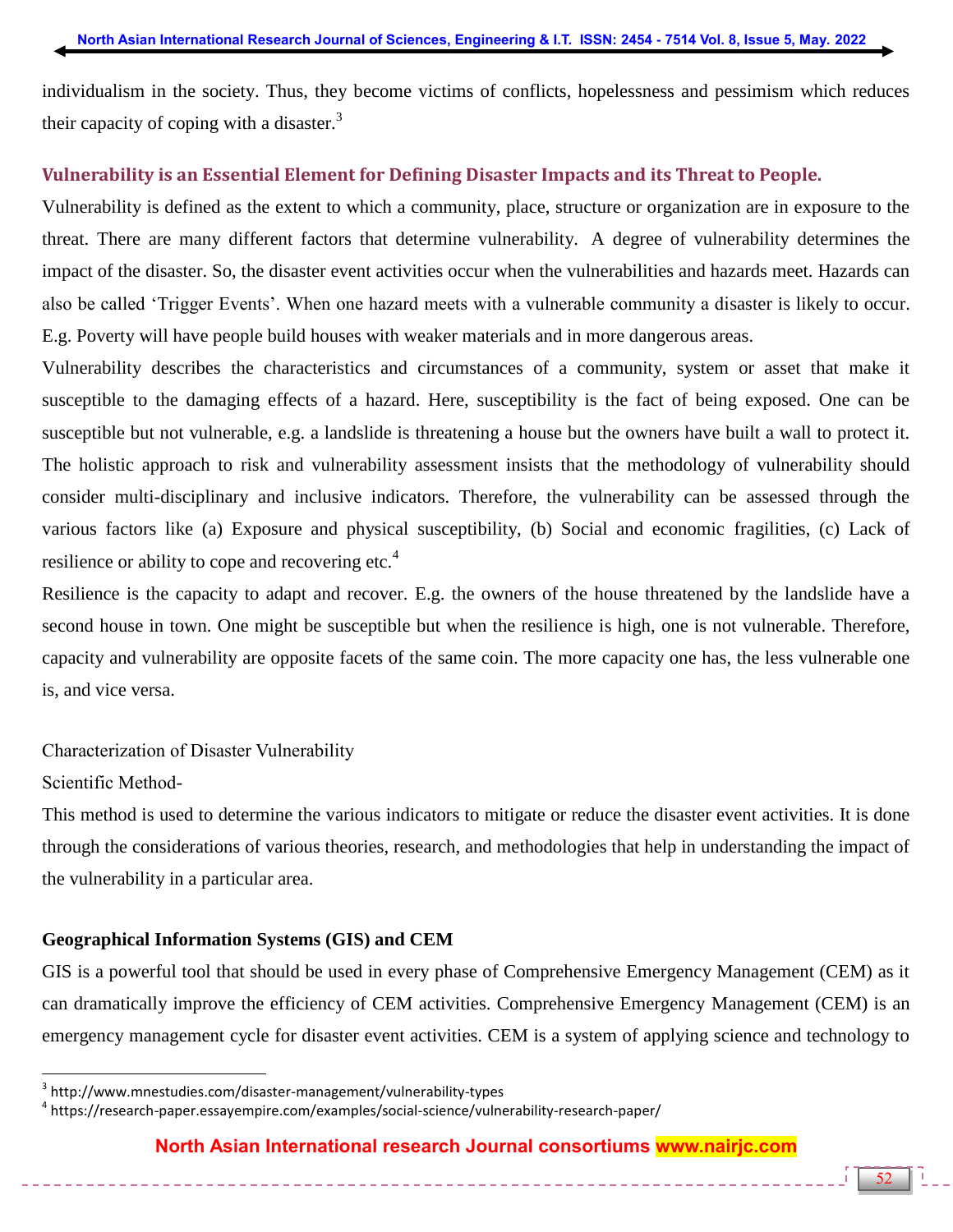manage and deal with disasters that can exert an enormous amount of damage. It demonstrates four phases in terms of pre and post-disaster event activities; Response, Recovery, Mitigation and Preparedness. It is a multidimensional method that covers all four phases throughout the temporal and spatial dimension of the disaster events.

#### **General roles of GIS in emergency management are:**

(a) It helps in collecting spatial data and integrating them within the systems to manage the disaster event activities.

(b) GIS helps in dynamic monitoring and interoperability on human and physical processes

(c) Applying the concept of GI, uncertainty, scale, and spatial analysis into the system, a beneficial gain of decision support systems (DSS)

So, scientific data/information can be used to estimate the impact/damage of a place or structure in case of disaster. The disaster event activities can be reduced by acting accordingly.

Like (a) Avoiding settlement in the vicinity of prone areas or putting alarm measure to get the warning of disaster in advance.

(b) Promoting wood construction in the hilly areas to reduce the economic losses of the people.

(c) Avoiding settlement in the fault line areas.

Site-Specific-

Every site and locality has its own vulnerability and is different from others.

Policy & Programme Method- An Efficient Way of Characterizing Disaster Vulnerability

Policy and programme help in addressing the challenges related to adaptation capacity, rehabilitation & long-term reintegration of the affected community. It is a spatial method which demarcates prone zone, put in pre and post hazard methodology to tackle against the vulnerability to disaster.<sup>5</sup>

Capacity building, an alternative arrangement for settlement, Readiness of disaster and coordinating among various dependent in the wake of a disaster (Health, Home and other institution) will characterise the vulnerability to disaster.

#### Preparedness

Preparedness is a continuous cycle of organizing, training, equipping, exercising, evaluation, and improvement activities that ensure effective coordination and the enhancement of capabilities to prevent, protect against and mitigate against the disaster events. It helps to categorise the vulnerability to disaster.

**North Asian International research Journal consortiums www.nairjc.com**

 5 Adger NW. Social and ecological resilience: are they related? Progress in Human Geography, 2000; 24:347-364.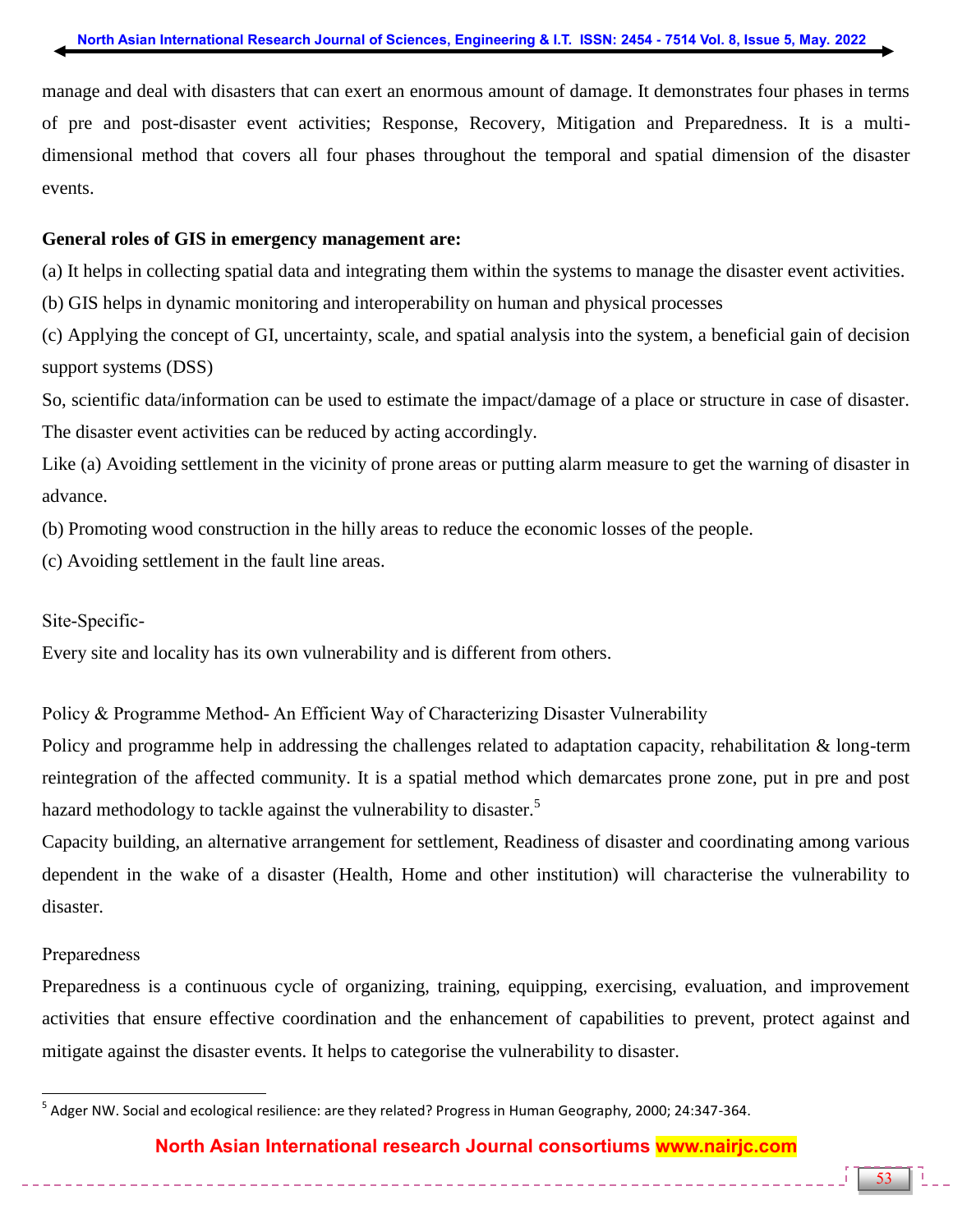Preparedness increases the capacity of society to withstand disaster event activities with the necessary steps such as by resilient building, SOP's in place, Evacuation procedures etc. So, in the preparedness phase, the Emergency Management Department (EMD) develops plans of action to manage and counter risks of disaster. Even, it takes requiring action to build the necessary capabilities needed to implement such plans.

## **RISK AND VULNERABILITY IN DISASTER MANAGEMENT**

Investigate the relationships in the RISK / DISASTER equation

| Risk, as shown in the <b>disaster risk</b> |                                     |
|--------------------------------------------|-------------------------------------|
| equation, increases as hazardous           | $R=$<br><b>HxV</b>                  |
| events become more common, people          | C                                   |
| become more vulnerable and their           |                                     |
| capacity to cope decreases.                | R= RISK, H= FREQUENCY OR MAGNITUDE  |
| Risk can be reduced by reducing            | HAZARD,                             |
| vulnerability, increasing capacity or      | V= VULNERABILITY LEVEL, C= CAPACITY |
| reducing hazard frequency and/or           | <b>TO COPE</b>                      |
|                                            |                                     |

magnitude.

 $\overline{a}$ 

Since there is little/no evidence that the magnitude or frequency of tectonic events is increasing, any increases in risk must be due to increasing vulnerability of certain populations and/ or a reduction in the capacity of a society to cope Note. Some evidence points to increasing number of earthquakes but this may be due to better detection and reporting techniques source : EM-DAT international disaster database.<sup>6</sup>

**Risk:** The probability of harmful consequences, or expected losses, resulting from interactions between natural or human-induced hazards and vulnerable conditions.

**Hazard:** A potentially damaging physical event, phenomenon or human activity that ay cause the loss of life or injury, property damage, social and economic disruption or environmental degradation.

**Vulnerability:** The conditions determined by physical, social, economic and environmental factors or processes, which increase the susceptibility of a community to the impact of hazards.

**Capacity to cope:** A combination of all the strengths and resources available within a community, society or organisation that can reduce the level of risk, or the effects of a disaster.

<sup>6</sup> https://padletuploads.blob.core.windows.net/aws/63886985/8db4cfd28f64c809d2a83bb2bcba7463/004\_Tectonics\_risk\_equation\_flip ped.pdf